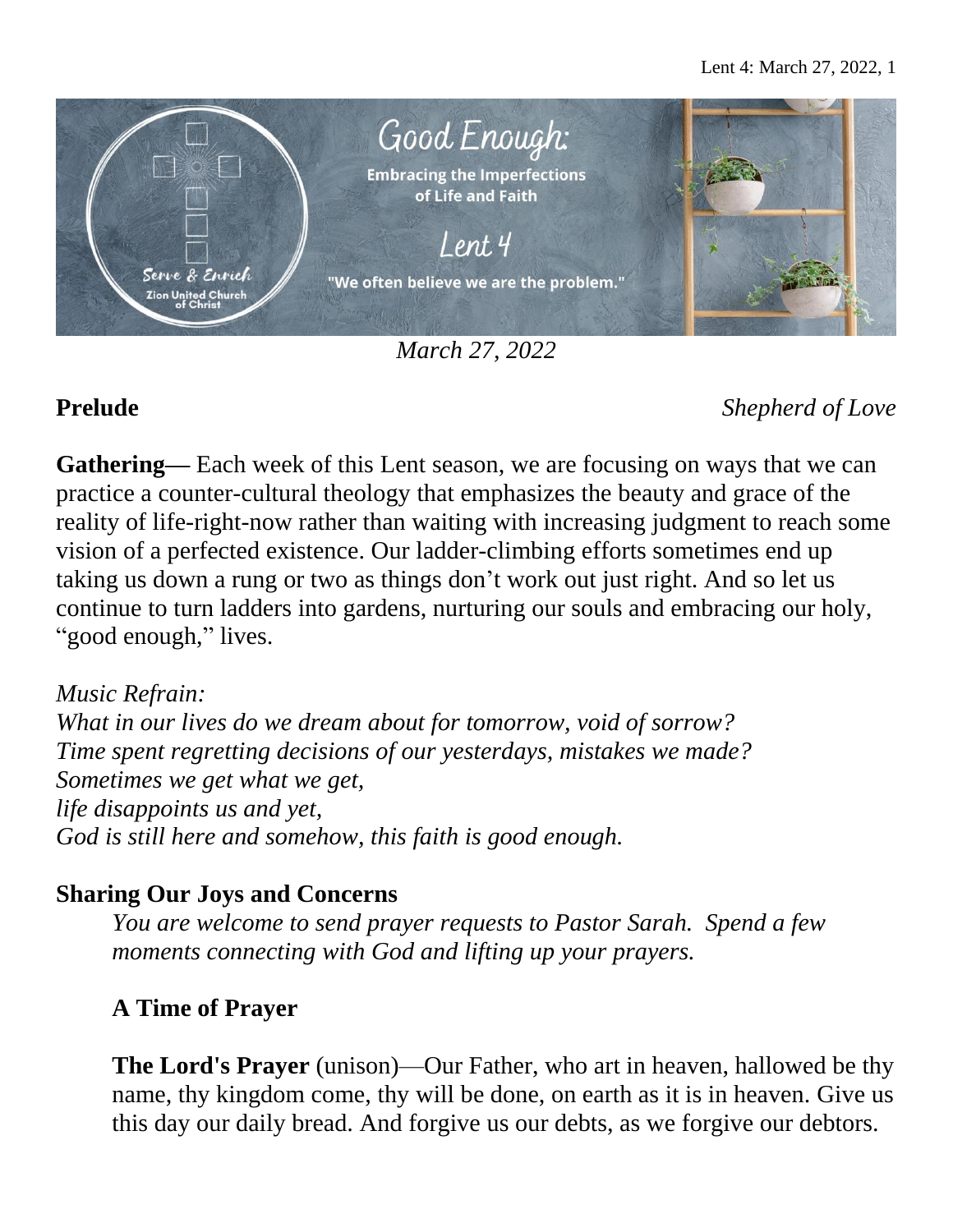And lead us not into temptation, but deliver us from evil. For thine is the kingdom, and the power, and the glory, forever. Amen.

#### **Bell Choir**

#### **We Welcome New Members**

**We Hear God's Word** *Luke 15:1-3, 11b-32 (NRSV)*

*Now all the tax collectors and sinners were coming near to listen to him. And the Pharisees and the scribes were grumbling and saying, "This fellow welcomes sinners and eats with them." So he told them this parable:*

*"There was a man who had two sons. The younger of them said to his father, 'Father, give me the share of the property that will belong to me.' So he divided his property between them. A few days later the younger son gathered all he had and traveled to a distant country, and there he squandered his property in dissolute living.*

*"When he had spent everything, a severe famine took place throughout that country, and he began to be in need. So he went and hired himself out to one of the citizens of that country, who sent him to his fields to feed the pigs. He would gladly have filled himself with the pods that the pigs were eating; and no one gave him anything. But when he came to himself he said, 'How many of my father's hired hands have bread enough and to spare, but here I am dying of hunger! I will get up and go to my father, and I will say to him, "Father, I have sinned against heaven and before you; I am no longer worthy to be called your son; treat me like one of your hired hands."'*

*"So he set off and went to his father. But while he was still far off, his father saw him and was filled with compassion; he ran and put his arms around him and kissed him. Then the son said to him, 'Father, I have sinned against heaven and before you; I am no longer worthy to be called your son.'*

*"But the father said to his slaves, 'Quickly, bring out a robe—the best one* and put it on him; put a ring on his finger and sandals on his feet. And get the fatted *calf and kill it, and let us eat and celebrate; for this son of mine was dead and is alive again; he was lost and is found!' And they began to celebrate.*

*"Now his elder son was in the field; and when he came and approached the house, he heard music and dancing. He called one of the slaves and asked what was going on. He replied, 'Your brother has come, and your father has killed the fatted*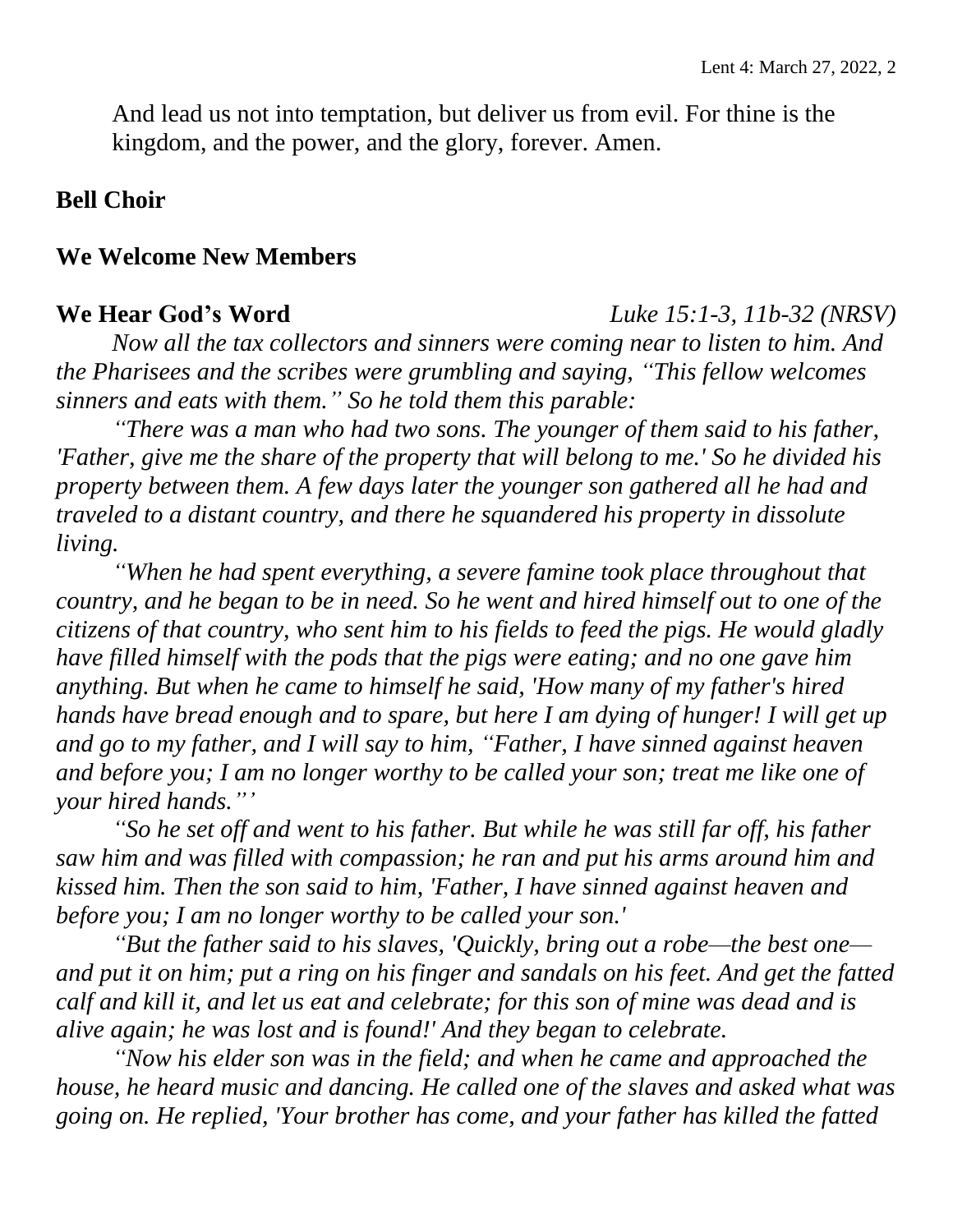*calf, because he has got him back safe and sound.' Then he became angry and refused to go in. His father came out and began to plead with him. But he answered his father, 'Listen! For all these years I have been working like a slave for you, and I have never disobeyed your command; yet you have never given me even a young goat so that I might celebrate with my friends. But when this son of yours came back, who has devoured your property with prostitutes, you killed the fatted calf for him!'*

*"Then the father said to him, 'Son, you are always with me, and all that is mine is yours. But we had to celebrate and rejoice, because this brother of yours was dead and has come to life; he was lost and has been found.'"*

## **Thoughts about an Imperfect Life and Faith**

"We often believe we are the problem?

## **We Respond to God's Word with Our Giving**

**Invitation—**Today we come to God with thanksgiving—thanksgiving for God's abundant grace and mercy, for God's love that never fails, for the joy with which God embraces us each and every day. As a sign of our gratitude, let us bring our gifts to God, knowing that God will work through these gifts to do wondrous things through our ministry together.

### **March Benevolence**—God's Bounty Food Pantry

You can mail your offerings to our office or give online at www.zionuccindy.net/donate

## **Doxology**

Praise God from whom all blessings flow, Praise Jesus Christ, our burdens know, Praise Spirit through whom our hearts grow, Praise Three-in-One, from here below.

**We Give Thanks**— Generous God, in light of your extravagant blessings–no matter what the state of the world or our imperfect lives–we offer our gifts and ourselves, and know that you transform what we plant into the produce of love. Amen.